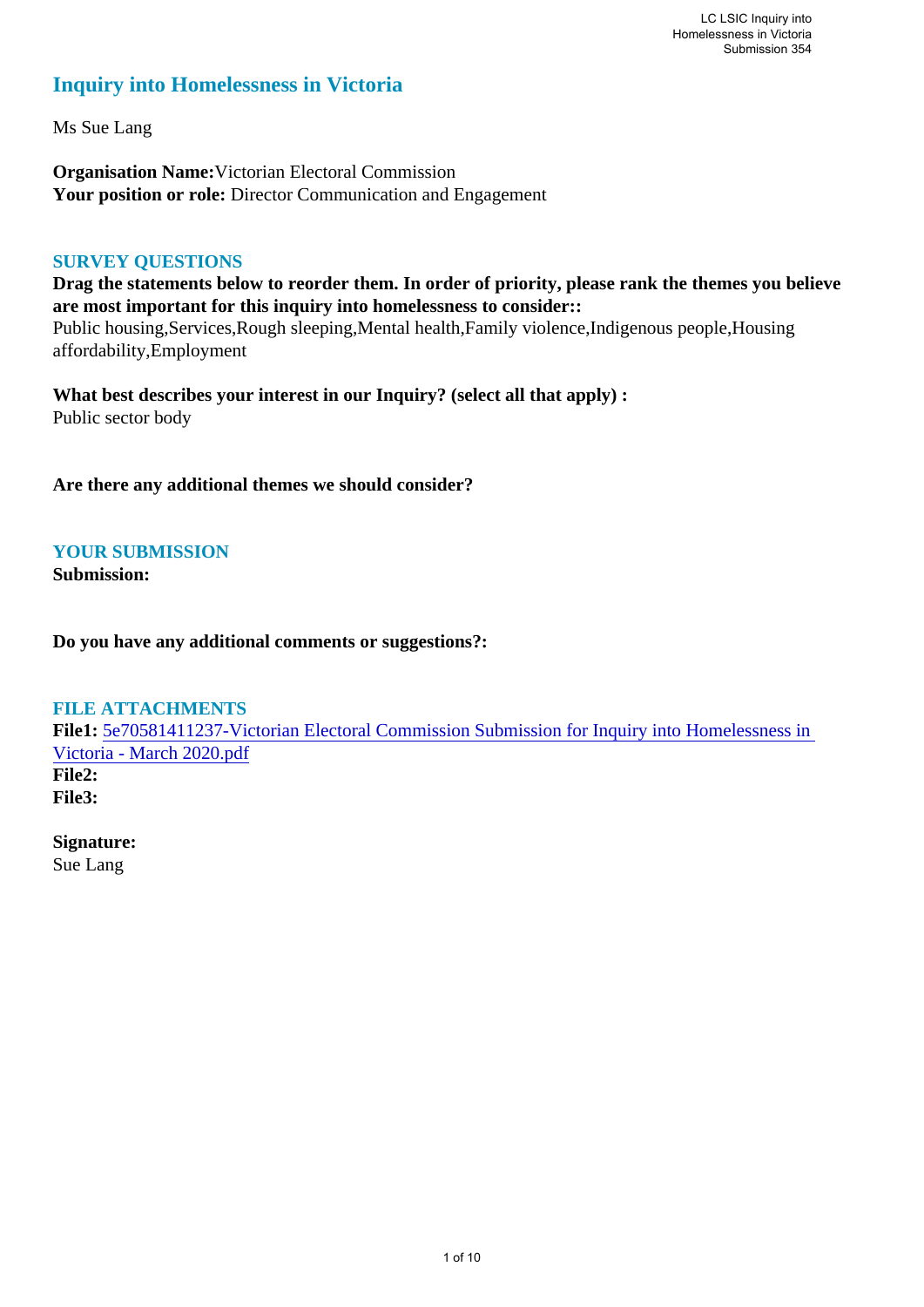# Inquiry into Homelessness in Victoria

#### Submission to: Legal and Social Issues Committee, **Parliament of Victoria**

#### Submission from: Victorian Electoral Commission



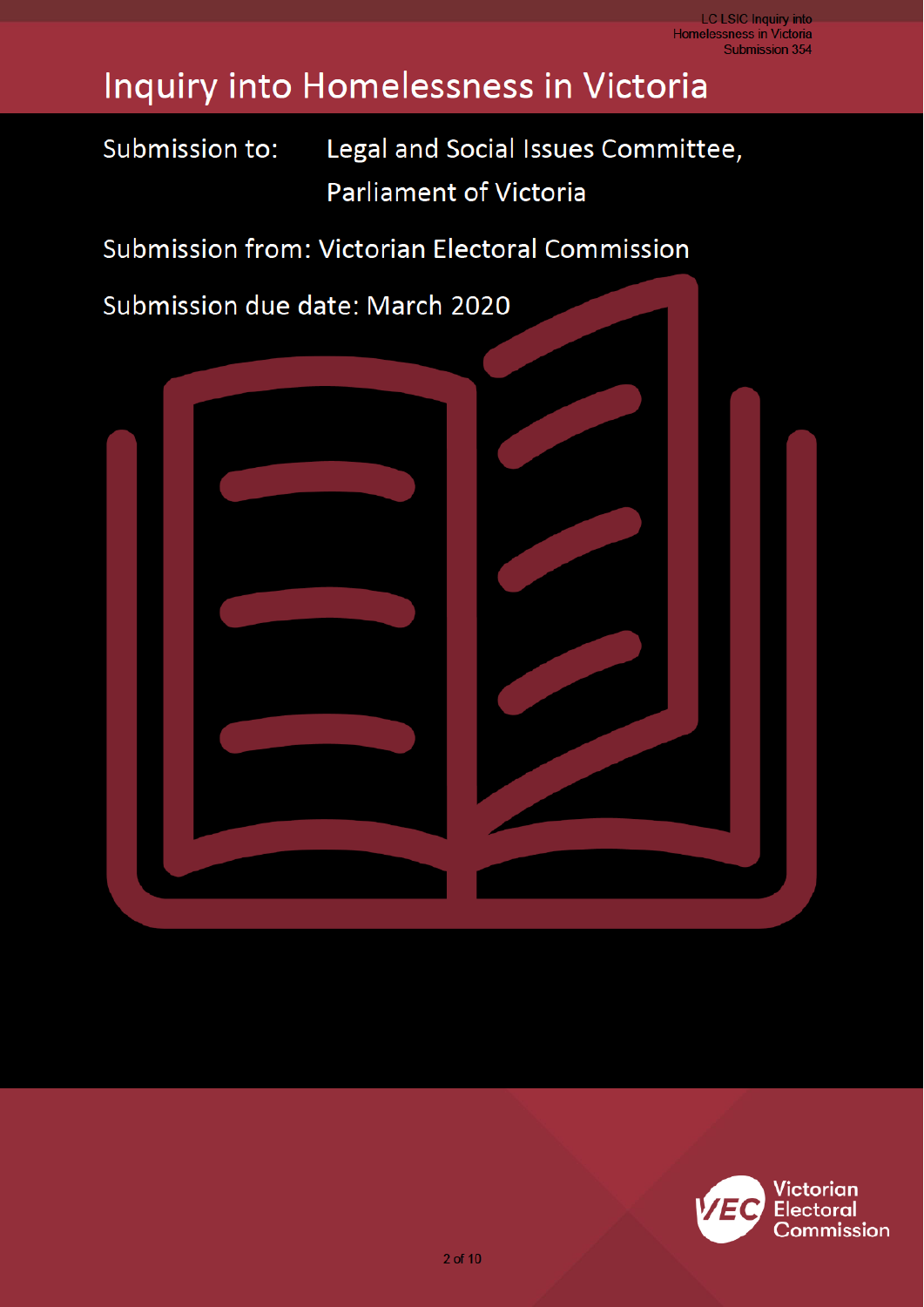### Table of Contents

| 1 |
|---|
| 1 |
| 2 |
| 3 |
| 4 |
| 5 |
|   |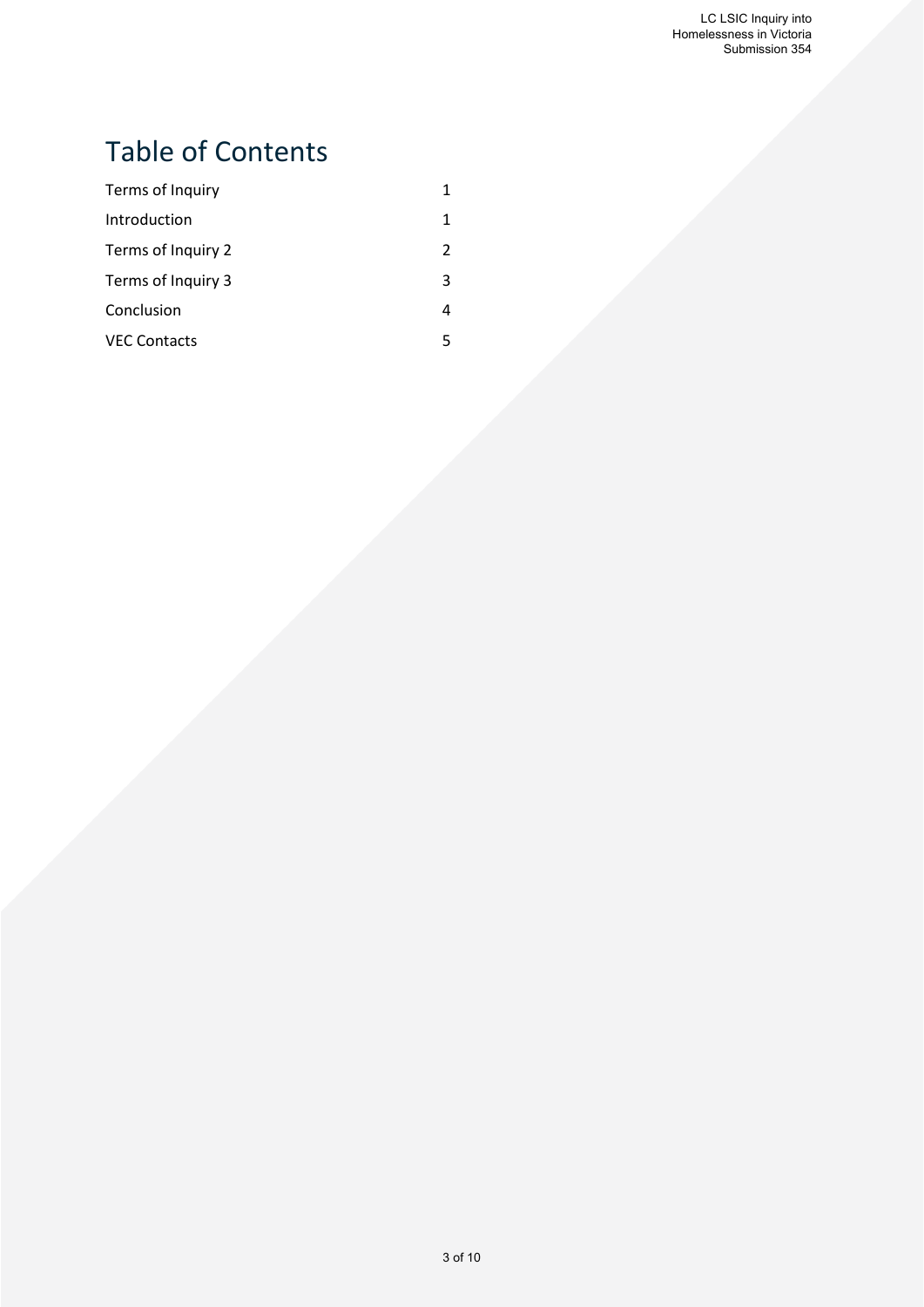LC LSIC Inquiry into Homelessness in Victoria Submission 354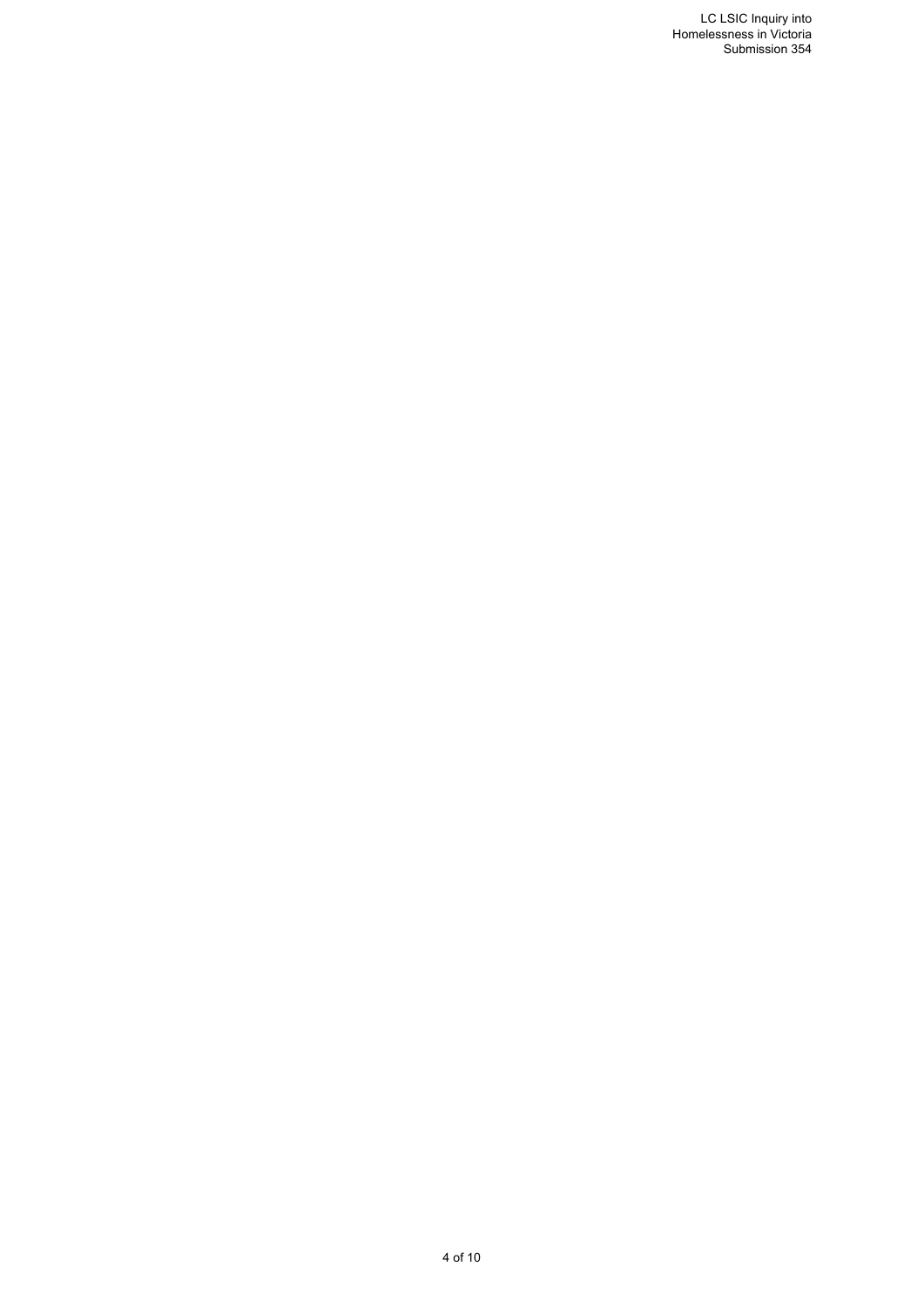# <span id="page-4-0"></span>Terms of Inquiry

The Terms of Reference for this Inquiry are to:

- 1. provide an independent analysis of the changing scale and nature of homelessness across Victoria;
- 2. investigate the many social, economic and policy factors that impact on homelessness; and
- 3. identify policies and practices from all levels of government that have a bearing on delivering services to the homeless.

### <span id="page-4-1"></span>Introduction

The Victorian Electoral Commission (**VEC**) is the administrative agency through which the Electoral Commissioner's legislative obligations are exercised. The VEC is an independent agency, operating under the auspices of the Department of Premier and Cabinet, within the portfolio of the Special Minister of State. The VEC is not subject to the direction or control of the Minister in respect of the performance of its responsibilities and functions and the exercise of its powers.

The VEC's primary responsibilities under the *Electoral Act 2002* are:

- conducting parliamentary, local government, and certain statutory elections
- maintaining the register of Victorian electors
- implementing electoral representation reviews of local councils and providing administrative and technical support to the Electoral Boundaries Commission
- promoting public awareness and understanding of electoral issues

administering Victoria's political funding and donation disclosure and reporting obligations.

Alongside its main responsibility to ensure that Victorian elections are conducted fairly, the VEC also has a statutory responsibility pursuant to s8 of the *Electoral Act 2002* "to promote public awareness of electoral matters that are in the general public interest by means of the conduct of education and information programs".

The Commission also acknowledges that electoral participation is not equal for all Victorian communities and individuals and its vision is 'All Victorians actively participating in their democracy'.

The VEC welcomes the opportunity to submit to the Victorian Parliament's Legal and Social Issues Committee's Inquiry into Homelessness (**Inquiry**). This submission examines the franchise of people experiencing homelessness and highlights the VEC's initiatives in this area.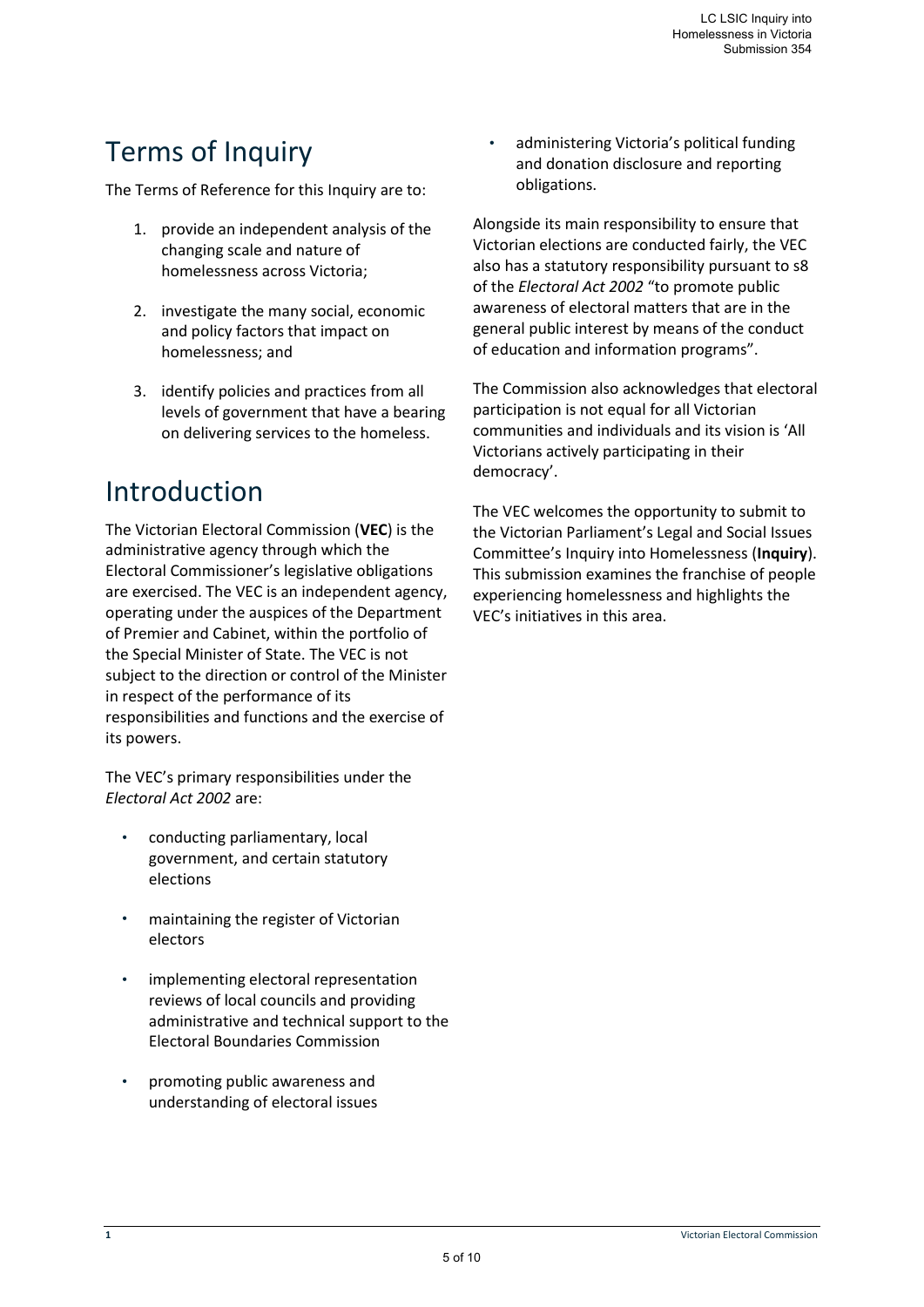# <span id="page-5-0"></span>Terms of Inquiry 2: The Social, Economic and Policy Factors that Impact on Homelessness

The VEC is concerned about homelessness due to the close link between homelessness and the associated challenges of electoral participation. The United Nations Office of High Commissioner for Human Rights (**OHCHR**) has drawn a direct link between homelessness, poverty and the right to vote, stating:

> *Lack of political rights is both a cause and a consequence of poverty. Socially and politically excluded people are more likely to become poor, and the poor are more vulnerable to social exclusion and political marginalization…Active participation in political decision-making processes plays a role in expanding political freedoms and empowering people, which in turn contributes towards combating social exclusion and political marginalization.<sup>1</sup>*

It is vital that people experiencing homelessness can share in the experience of participative democracy by exercising their right to vote. Participation in the democratic process is both empowering and socially inclusive.

People experiencing homelessness face several barriers to participating in the electoral process. It is understandable that voting may not be a high priority given the issues involved in being homeless. These can include lacking safety and security, being disconnected from one's support and social network and finding it extremely difficult to participate in the community, including in employment. However, democratic participation can help a person become connected with mainstream society, reconnect with the community, and have their voice and

 $\overline{a}$ 

concerns heard through their choice of issues and political representation.

Given the complex social needs with which many people experiencing homelessness contend, their exclusion from political participation is deeply structural. Homelessness is not a category that exists in isolation but intersects with a broad range of other indicators e.g. disability, mental health, youth, family violence and Aboriginal and Torres Strait Islander populations. Therefore, lower political participation by those experiencing homelessness exacerbates the disenfranchisement of some of the most vulnerable people in Victoria.

Numerous policies and practices from all levels of government impact the democratic participation of people experiencing homelessness. It is important to note that inclusive voting processes and compulsory voting alone cannot compensate for exclusionary social policies. There is an important relationship between other forms of engagement with government and the motivation of people experiencing homelessness to enrol and vote. Issues related to welfare and other government policies e.g. NDIS, Newstart and other Centrelink services, are relevant in gaining trust and increasing the political participation of people experiencing homelessness.

Adequate supply of housing remains an enduring issue across Australia and internationally. With the increasing number of people experiencing homelessness, there is also an increased need to provide more engagement opportunities to ensure all electors can participate in the democratic process.

 $1$  UN Office of the High Commissioner for Human Rights, Draft Guidelines: A Human Rights Approach to Poverty Reduction Strategies (2002) p.48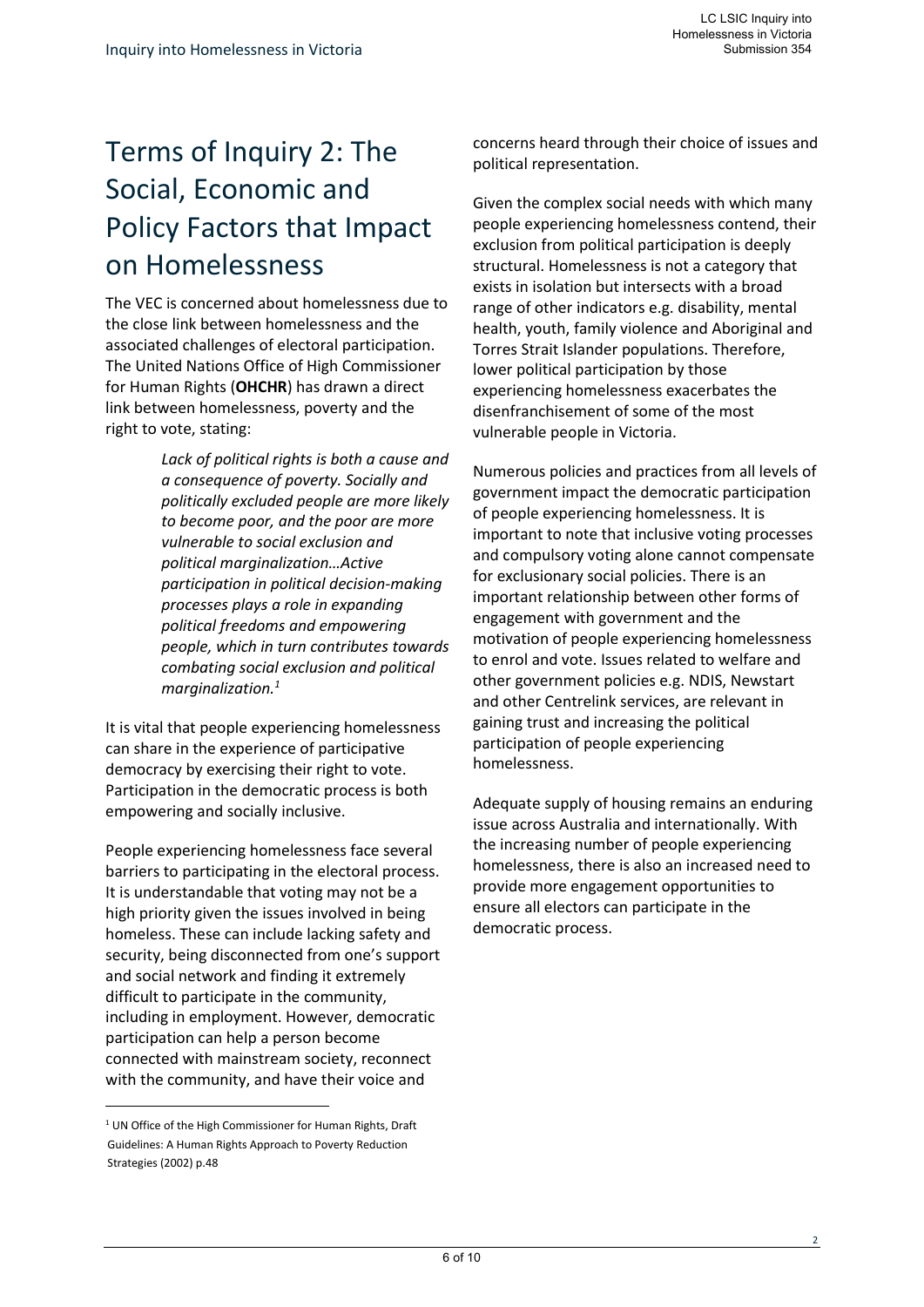# <span id="page-6-0"></span>Terms of Inquiry 3: Policies and Practices from all Levels of Government that have a Bearing on Delivering Services to the Homeless

The VEC has a dedicated Education and Inclusion Team and within that, a Community Specialist – Out of Home position, a role responsible for ensuring VEC services are inclusive and address the needs of people experiencing homelessness.

Several initiatives have been developed by the VEC to increase participation of people experiencing homelessness in Victoria's democracy. These include:

- enrolment outreach sessions at homelessness services where VEC staff members assist service users with checking enrolment and/or enrolling using the 'no fixed address' enrolment form (which ensures they won't be fined if they don't vote in an election)
- a Democracy Ambassador outreach program, which employs individuals representing various cohorts - including lived experience of homelessness - to go out and work within homelessness services to run education sessions
- capacity building sessions for homelessness support workers
- development and distribution of resources specifically aimed at people experiencing homelessness – including fact sheets in relation to no-fixed-address enrolment and the receipt of fines
- improved training for electoral staff in relation to understanding the issues faced by people experiencing homelessness
- provision of mobile voting/assisted voting services at homelessness services
- the establishment of a Homelessness Advisory Group, including representatives of homelessness agencies, as well as consumers
- automatic waiving of fines for those enrolled as 'no fixed address' as a result of homelessness.

The VEC is committed to ensuring the electoral franchise of people experiencing homelessness. Often barriers are wide-ranging but can also be due to administrative processes; in these cases the VEC can, and will, make relevant suggestions for change.

For example, in its *Report to Parliament on the 2018 State Election*, the VEC specifically recommended:

• an amendment to Section 23(3)(c) of the Electoral Act 2002 to allow authorised officials determined by the VEC to nominate their business address instead of their enrolled address when witnessing enrolment forms. This change would enable a support worker or electoral official who is on the Commonwealth Electoral Roll or Victorian Register of Electors to confirm the identity of the applicant with their name and business address only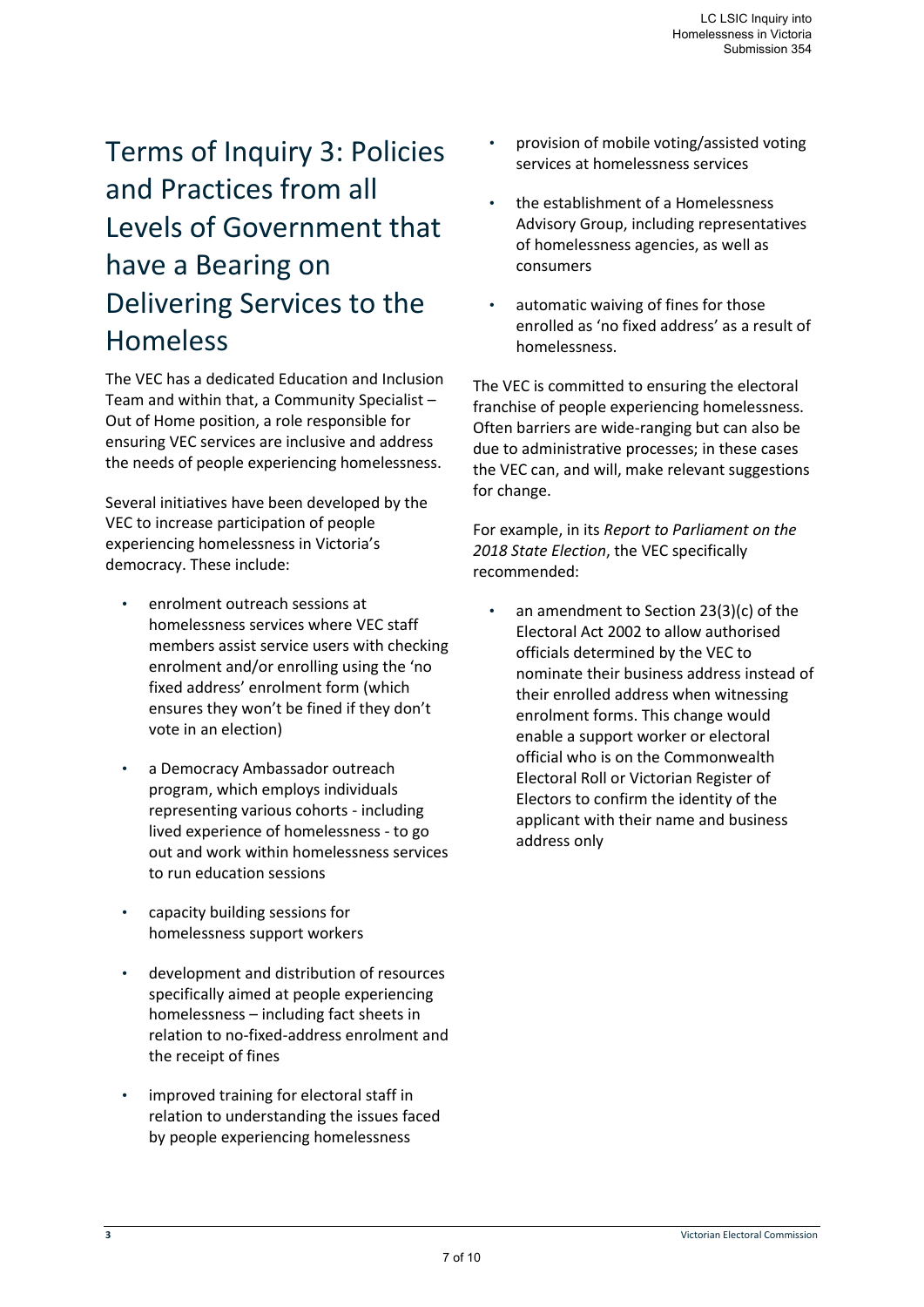• Part 6A of the *Electoral Act 2002* be amended to extend the provision of electronic assisted voting to include further classes of electors with limited voting options. One of these groups was people experiencing homelessness. The VEC maintains that this group is an important class of elector for inclusion for electronic voting due to the fact that research indicates that 95 per cent of people experiencing homelessness do have mobile phones<sup>2</sup>.

These recommendations have not yet been considered by Parliament.

The VEC will also continue to work in partnership with its Commonwealth colleagues, to identify and address barriers to enrolling and voting for those communities typically under-represented in the electoral system.

### <span id="page-7-0"></span>Conclusion

The VEC encourages the Committee to consider any and all barriers to democratic participation in Victoria. The Commission acknowledges the complexity of homelessness and is committed to providing targeted services to enhance electoral participation of people experiencing this situation in Victoria.

The VEC appreciates the opportunity to respond to this Inquiry via this submission and is available to provide any further information which may be useful.

 $\overline{a}$ 

https://accan.org.au/files/Grants/homelessandconnected/Findings Summary-web.pdf

<sup>2</sup> Mobile phones and the Internet in the lives of Homeless Australians Research Findings Summary, August 2014 Justine Humphry, Research Fellow, Department of Media and Communications University of Sydney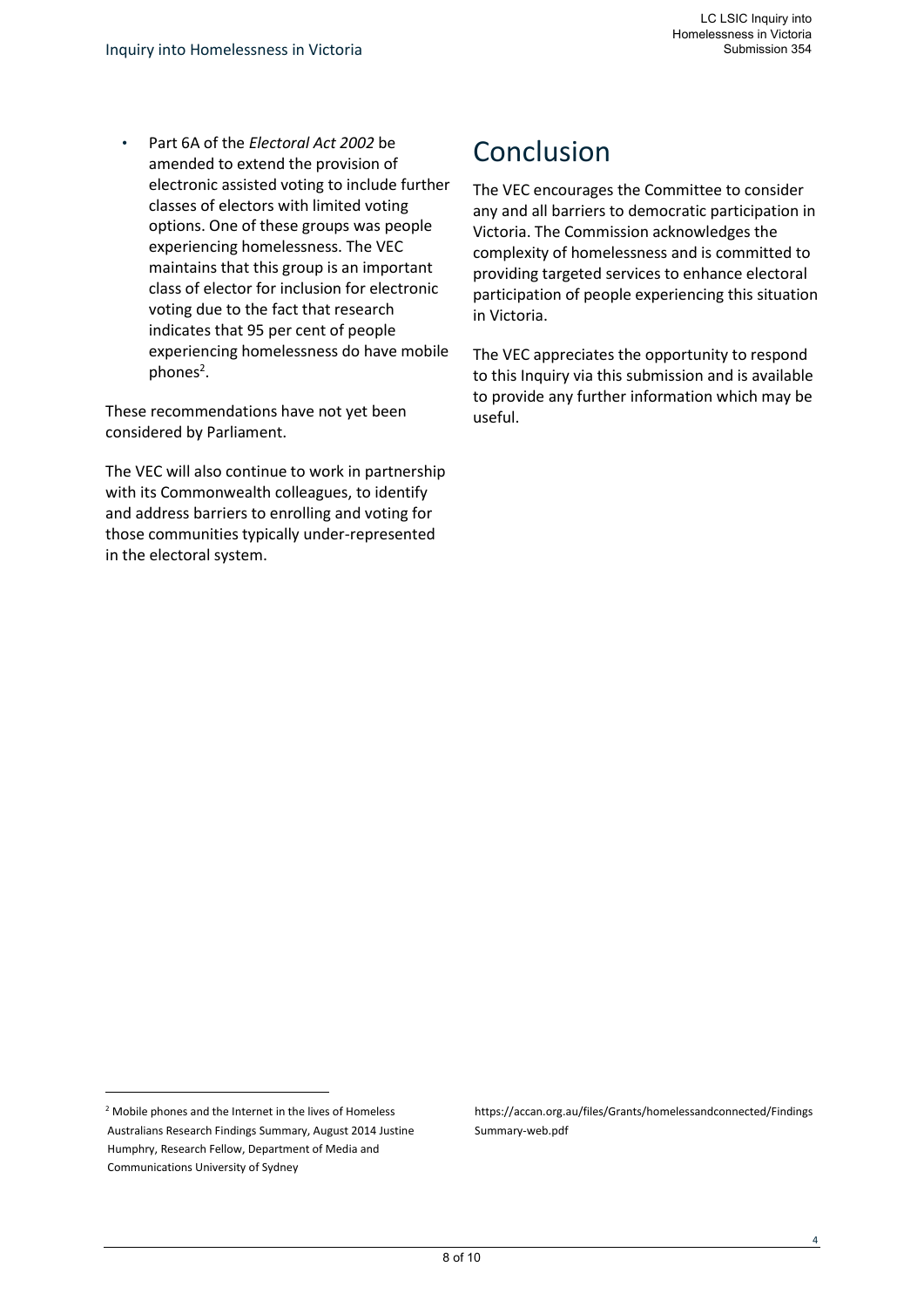#### <span id="page-8-0"></span>VEC Contacts



**Abigail Elliott** 

**Tanya Burne**

Level 11, 530 Collins Street Melbourne Victoria 3000 **[vec.vic.gov.au](http://vec.vic.gov.au/)**



*The VEC acknowledges the Traditional Owners of the land.*